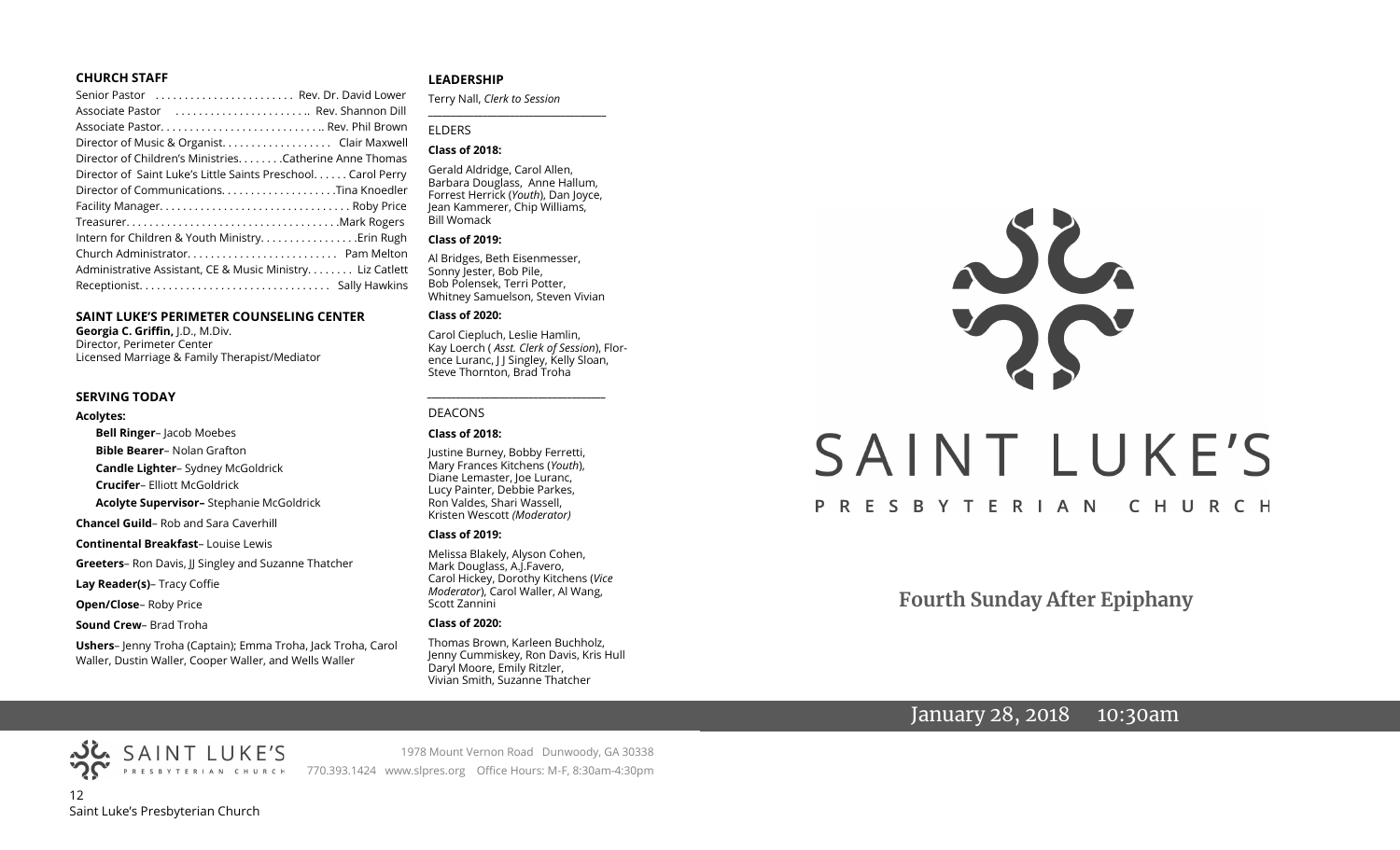

1978 Mount Vernon Road • Dunwoody, Georgia 30338 770.393.1424 • www.slpres.org

#### **January 28, 2018**  Fourth Sunday after Epiphany

#### **Liturgical Color:** Green

*Liturgical colors can orient us to the season of the church year and help to engage the sense of sight in worship. Green is used for time periods marked as Ordinary time; Ordinary time is time not marked by a specific festival or season.*

# **SUNDAY SCHEDULE**

8:30am Chapel Communion Service 9:30am Sunday School 10:30am Sanctuary Worship Service

*Nursery available at all services and Sunday School.* 

# MISSION

Responding to God's call and empowered by the Holy Spirit, we invite all to join us in knowing, serving, and sharing Jesus Christ here and around the world.

# VISION

To be a beacon of faith, hope, and love– every member an active disciple in Christ's ministry.

# **WELCOME, GUESTS!**

We are delighted you are worshipping with us.

**DURING** the Welcome, please print the requested information on the Friendship Pad and pass the Friendship Pad down the pew.

**AFTER** the worship service, please join us outside the Sanctuary where our Pastors or a church officer will be available to answer questions and provide you with a loaf of freshly-baked bread.

**FOR MORE** information about our programs, ministries or membership, please contact one of our Pastors at 770.393.1424, or visit our website: slpres.org.

 $\mathcal{D}_{\mathrm{r}}$ 

# **THAT ALL MAY WORSHIP**

**ASSISTIVE** A hearing loop is accessible by switching hearing aids to T-coil. Also, large print hymnals and back cushions are available. Please contact an usher for further assistance.

**CHILDREN** are a precious part of our church family, and we welcome them in worship. Worship notebooks and lacing crosses are available on the back ledges of the sanctuary for preschool and elementary ages. Each week, children are invited to walk up for an age-appropriate message during "Tell Us Our Story." and younger). After that time, they may remain in worship, go to Faithful Friends (K-2nd) or go to child care (PreK and younger). 2011 11

**JOIN US FOR FEAST** — FEAST runs through March 7 and will conclude with a variety show. Dinner at 5:45pm/Programs at 6:25pm. Please register on our website at the following link: [http://slpres.org/](http://slpres.org/feastregspring2018/) [feastregspring2018/.](http://slpres.org/feastregspring2018/)

#### **WOMEN'S RETREAT, MARCH 2-4, DILLARD**

**HOUSE** — Registration is now open. Join us for a weekend of fellowship, fun and spiritual growth. Rev. Meredith Loftis will be the guest speaker. Deadline to sign up is January 28. https://tinyurl.com/slpcwomensretreat2018 .

**SAINT LUKE'S FRIENDS** — please sign up for Continental Breakfast slots in 2018. It is a great way to meet new people and share hospitality. The sign up genius link is: <http://www.signupgenius.com/go/> 30e094daeac22aa8-continental.

#### **SAINT LUKE'S EXTENDS 10:30AM SANCTUARY WORSHIP THROUGH MAY** —

Experimenting with sanctuary worship at 10:30am, like most other churches in the area now do, has aimed to fit our primary worship service better into the lives of families with school-age children. It appears anecdotally that the goal has been met, as families with children generally indicate preferring the change.

But change is always hard, as is analyzing the benefits and costs of a change in community. Anecdotally the change has helped families with children, but statistically the change has not seemed to increase sanctuary worship attendance. So there are counter-balancing forces at work, too, it would seem, which we need to understand better before making a permanent decision. Therefore the Session on Sunday unanimously agreed to extend the experiment through May, so that we can work on optimizing the change while we learn more about how it is received. If you have thoughts about the schedule change that you have not yet shared, I would welcome the chance to hear them directly, please call or email me at [davidlower@slpres.org.](mailto:davidlower@slpres.org)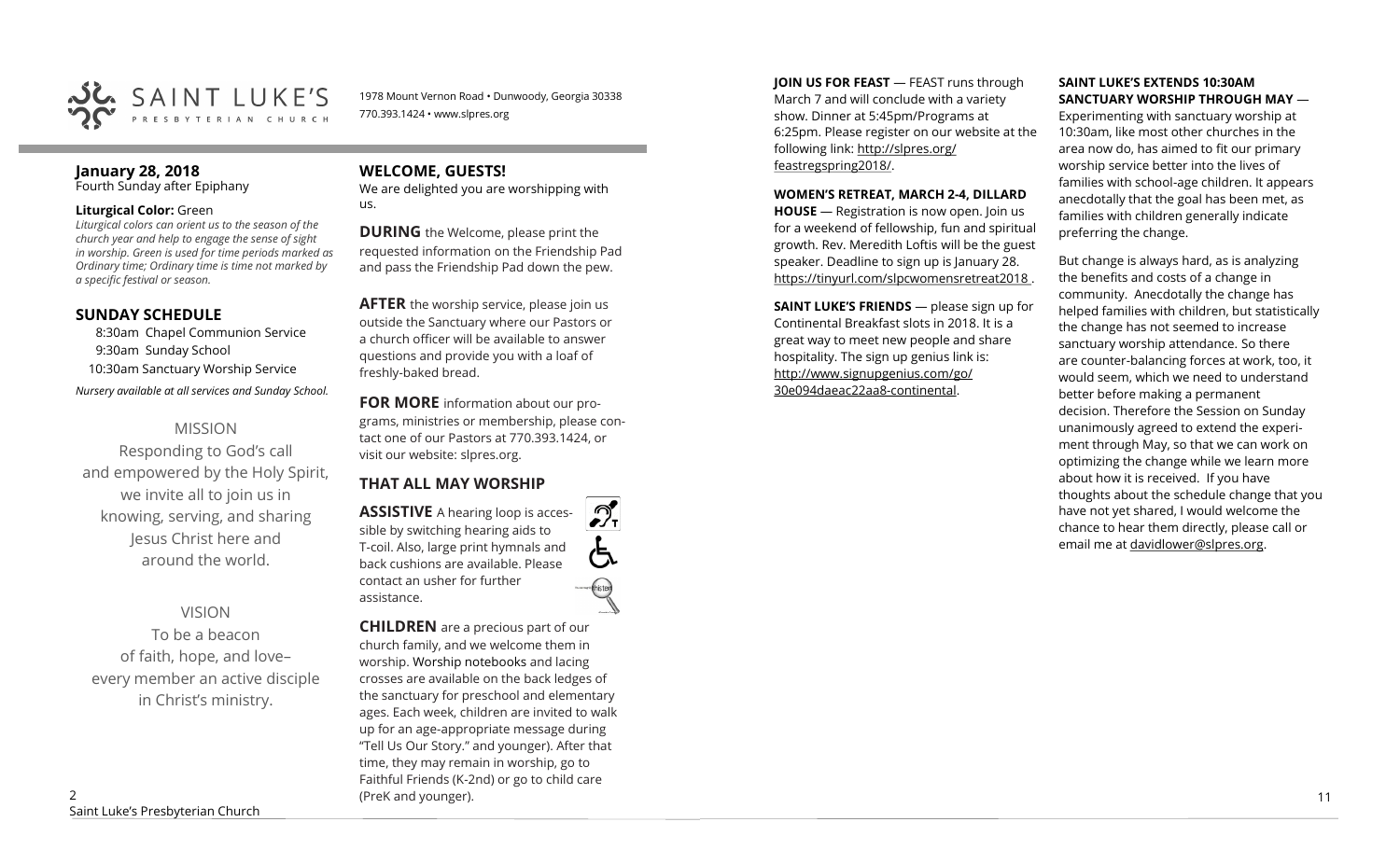# YOUTH MINISTRY

**Phil Brown philbrown@slpres.org / 770.393.1424 ext. 238** 

\_\_\_\_\_\_\_\_\_\_\_\_\_\_\_\_\_\_\_\_\_\_\_\_\_\_\_\_\_\_\_\_\_\_\_\_\_\_\_\_\_\_\_\_\_\_\_\_\_\_\_\_\_\_\_\_\_\_\_\_\_\_\_\_\_\_\_\_\_\_\_\_\_\_\_\_\_\_\_\_\_\_\_\_\_\_\_

# **HERE'S WHAT'S COMING UP IN YOUTH MINISTRY:**

#### **SUNDAY, JANUARY 28:**

Sunday school at 9:30am. Meet in youth room.

Everyone (high school & middle school) Great Hall, **4:30pm** (New time) to decorate. Need parents to help with hanging signs/banners. Anyone have an extension ladder we can use? Plan to finish 6:15pm-ish. **Dinner at Vintage Pizza** with your families. Families pick up at church and head on over. 10% of proceeds while there benefit Tartan Trot!

# **JOIN US FOR FEAST**

Dinner at 5:45pm and Youth Gathering at 6:25pm.

Youth Gathering at FEAST: Mixed Bag. A fun mix of movies, running, playing, and creating. Every week will be a little different as we take a Sabbath break in the middle of the week.

# **CONFIRMATION CLASS:**

For 8th graders, we will begin January 21, 3:30pm-4:30pm. You should have information if you are in the 8th grade. If you are not in the 8th grade and want to participate please let Phil know.

# **PARENT RETREAT IN MONTREAT, FEBRUARY 9-11:**

[More information here](https://www.authenticparents.org/) on an amazing weekend to recharge, learn, and grow as parents with people from around the Southeast. [www.authenticparents.org.](http://www.authenticparents.org/) Let Phil know if you are interested in a roommate for the weekend. We have a female looking for a roommate.

# **NEW HIGH SCHOOL RETREAT DATES:**

We had to reschedule the high school retreat due to the snow. New dates are March 16-18. Same details as before. Still going to Mt. TOP. Still, need adults to come along with us. The new registration page will be up soon.

# **In Preparation for Worship**

"God, who needs nothing, loves into existence wholly superfluous creatures in order that he may love and perfect them." *- C.S. Lewis, The Four Loves*

**Gathering Prayer**

**Prelude** Choral *Marcel Dupré*

**Chiming of the Hour**

# **Welcome and Announcements**

*If you are new to Saint Luke's today, welcome, we are so glad you are here! We have a gift of fresh bread we would love to give to you as a token of our gratitude. Please introduce yourself after worship to receive your welcome gift.*

*Please take the time now to fill out the Friendship Pads situated at the end of each pew. Write down your names and pass the pad down the pew, so that you may greet your pew neighbors by name and that we may know you are here.*

# **Call to Worship** Psalm 139

- Leader: We've come to worship God, who loved us before we were yet born,
- **People: who knows us even better than we know ourselves,**
- Leader: whose presence never leaves us,
- **People: and whose love for us never ceases!**

**Opening Hymn #774\*** There is Now a New Creation *STUTTGART* 

# **Call to Confession\***

Leader: The Lord be with you. **People: And also with you.** Leader: Let us pray.

# **Prayer of Confession\***

**God of salvation,** 

**you shower our lives and our world with love,** 

**yet we too often turn away from your blessing.** 

**Free us from our unwise choices, O God.** 

**When we are distracted and confused,** 

**redirect our attention to the abundant opportunities to experience your love. Focus our hearts on you, that we may choose the blessing of salvation offered us each day through Jesus Christ...**(*Silence is kept for personal confession)* 

| Leader: | Lord, in Your mercy,   |
|---------|------------------------|
| People: | Hear our prayer. Amen. |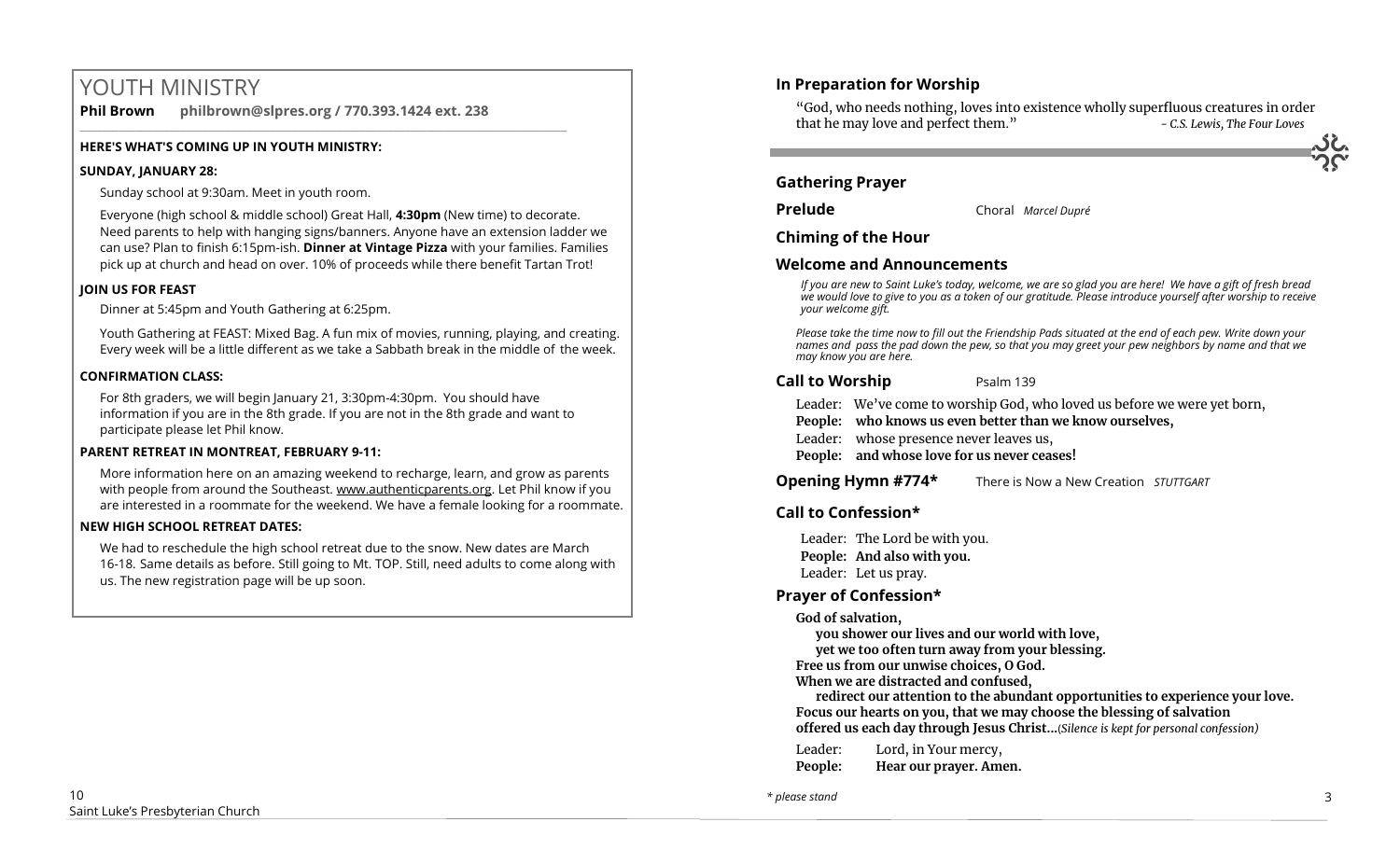# **Assurance of Forgiveness\***

#### **Song of Praise #581\*** Glory Be to the Father *GLORIA PATRI*

**Glory be to the Father, and to the Son and to the Holy Ghost. As it was in the beginning, is now and ever shall be. World without end. Amen.** 

# **Passing of the Peace of Christ\***

Leader: May the peace of Christ be with you. **People: And also with you.** 

# **Prayer for Illumination Tracy Coffie Tracy Coffie**

#### **Scripture Lesson** *John 3:1-21, page 88 of the New Testament*

Leader: The Word of the Lord. **People: Thanks be to God.**

# **Tell Us Our Story**

Parents may take their children (through PreK) to our nursery, Room 120 in Sheppard Hall. Parents of<br>children in K, 1<sup>st</sup> or 2nd grade may take them to Faithful Friends in The Harbor, Room 213.

**Anthem** God So Loved the World *John Stainer* Chancel Choir

God so loved the world that he gave his only begotten Son that whosoever believeth in him should not perish but have everlasting life. For God sent not his Son into the world to condemn the world but through him might be saved.

**Sermon Conserverthing It Conserverthing It** Shannon Dill **Hymn #450\*** Be Thou My Vision *SLANE*

# **Affirmation of Faith\*** from Brief Statement of Faith, PCUSA

*A Brief Statement of Faith, adopted in 1991 by the PCUSA, was a promised by-product of the 1983 reunion between the Northern Presbyterians (UPCUSA) and the Southern Presbyterians (PCUS), which formed the PCUSA. It seeks, in a few lines, to provide an overview of contemporary Presbyterian faith that is both faithful to the ten essential tenets of Reformed Faith and inclusive of theological insights from scripture.*

# **In life and in death we belong to God.**

**Through the grace of our Lord Jesus Christ, the love of God, and the communion of the Holy Spirit, we trust in the one triune God, the Holy One of Israel, whom alone we worship and serve. We trust in God, whom Jesus called Abba, Father. In sovereign love God created the world good and makes everyone equally in God's image male and female, of every race and people, to live as one community.**

**Catherine Anne Thomas cathomas@slpres.org / 770.393.1424 ext. 228** 

#### **MARK YOUR CALENDARS FOR UPCOMING 2018 EVENTS**

• "Shipwrecked" VBS is June 11-14. Online registration is coming in February. Please contact Catherine Anne to volunteer.

**\_\_\_\_\_\_\_\_\_\_\_\_\_\_\_\_\_\_\_\_\_\_\_\_\_\_\_\_\_\_\_\_\_\_\_\_\_\_\_\_\_\_\_\_\_\_\_\_\_\_\_\_\_\_\_\_\_\_\_\_\_\_\_\_\_\_\_\_\_\_\_\_\_\_\_\_\_\_\_\_\_\_\_\_\_\_\_\_\_\_\_\_\_\_\_\_\_\_\_\_\_\_\_\_\_\_** 

#### **FEAST, DINNER AT 5:45PM AND PROGRAMMING AT 6:25PM**

**Heroes of the Bible, Age 3 through Kindergarten** — We'll keep learning about the exciting adventures of people who did great things for God. We can do great things for God, too! Room 120.

**Grow Together Now, 1st Grade through 5th Grade** — Our learning focus for this session will be Humility, Kindness and Cooperation. We'll examine these virtues through the lens of scripture as well as our own lives. This class learns through a lively assortment of group activities; always something new! 1st-3rd– The Dock and 4th & 5th– The Lighthouse.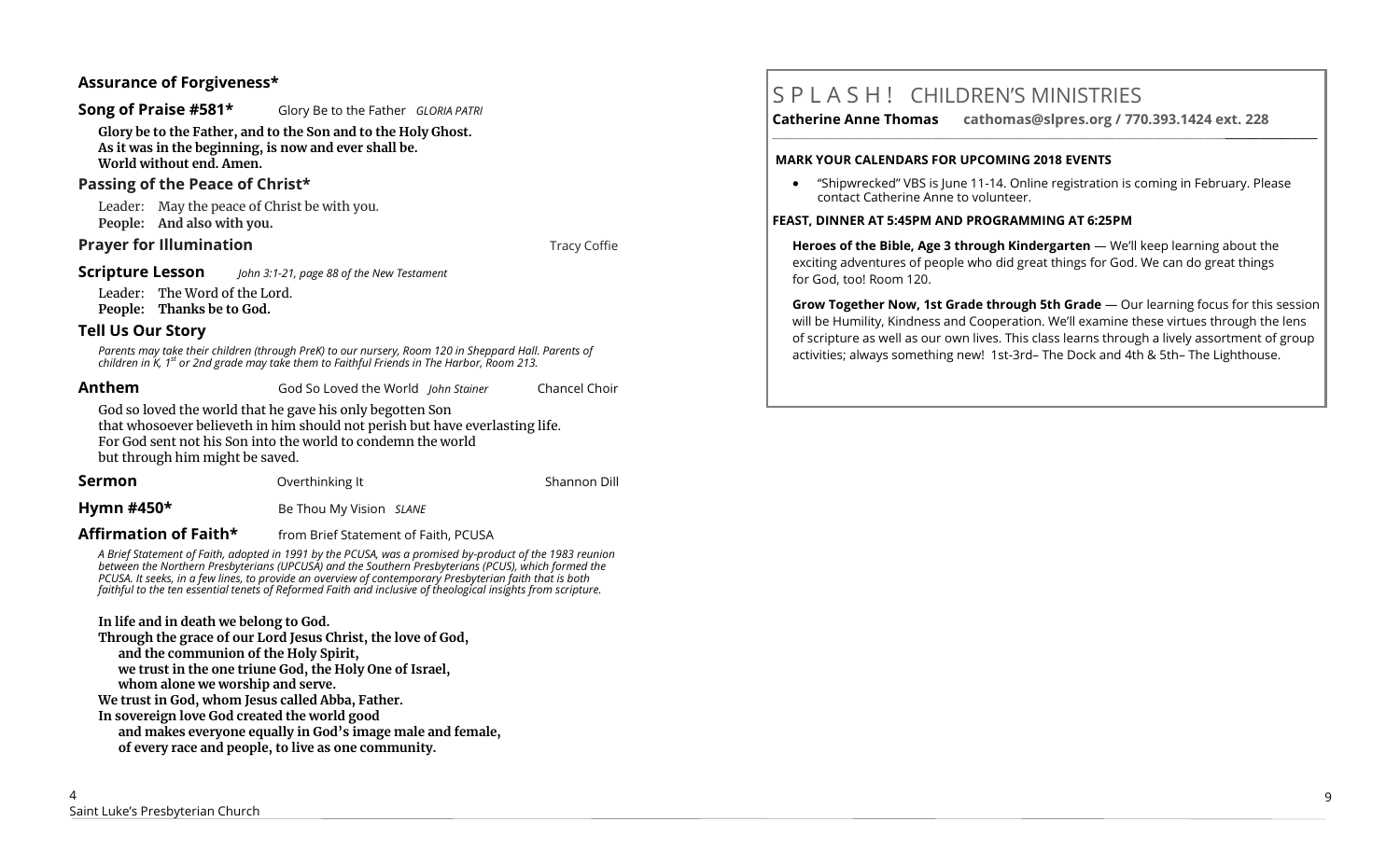# ADULT MINISTRY

**Shannon Dill shannondill@slpres.org / 770.393.1424 ext. 229**  \_\_\_\_\_\_\_\_\_\_\_\_\_\_\_\_\_\_\_\_\_\_\_\_\_\_\_\_\_\_\_\_\_\_\_\_\_\_\_\_\_\_\_\_\_\_\_\_\_\_\_\_\_\_\_\_\_\_\_\_\_\_\_\_\_\_\_\_\_\_\_\_\_\_\_\_\_\_\_\_\_\_\_\_\_\_\_\_

**ADULT SUNDAY SCHOOL** *(all classes will join in the PW Sandwich Project this Sunday)*  Individual classes listed below. Please see the website for a full description of each class. (http://slpres.org/program-ministries/adult-ministry/sunday-school)

Faith Foundations: Room 232 House to House: Room 203 Seasons of the Spirit: Room 231/233 Soul Food: Room 234/236

#### **FRIDAY MORNING MEN'S BIBLE STUDY**

Fellowship and Bible study every Friday from 6:40am-8am in the Parlor with Dan Joyce.

#### **BIBLE STUDY: "WAYFARERS"**

Come join David, Shannon or Phil as this week's preacher leads a study of the scripture for the upcoming Sunday's worship. Meets on Wednesdays at 10am in the church library.

#### **LENTEN JOURNAL/STUDY**

To access the Lenten Journal/Study please go to this link: http://tinyurl.com/slpclent2018. The journal is entitled *Meeting Jesus in the Gospel of John*; a six week offering of prayer and reflection from the Society of Saint John the Evangelist and the Center for Ministry of Teaching at Virginia Theological Seminary. Printed copies will also be available in the church office.

# MUSIC MINISTRY

**Clair Maxwell clairmaxwell@slpres.org / 770.393.1424 ext. 227** 

 $\_$  , and the set of the set of the set of the set of the set of the set of the set of the set of the set of the set of the set of the set of the set of the set of the set of the set of the set of the set of the set of th

#### **CHOIR REHEARSALS ON WEDNESDAYS**

5:00-5:45pm Cherub Choir, Ages 4-5, *Yvonne Miller, Director*  5:00-5:45pm Westminster Choir, Grades 1-5, *Clair Maxwell, Director*  6:30-7:20pm Festival Ringers, Youth & Adults, *Clair Maxwell, Director*  7:30-9:00pm Chancel Choir, Youth & Adults, *Clair Maxwell, Director* 

**Loving us still, God makes us heirs with Christ of the covenant. Like a mother who will not forsake her nursing child, like a father who runs to welcome the prodigal home, God is faithful still. With believers in every time and place, we rejoice that nothing in life or in death can separate us from the love of God in Christ Jesus our Lord.**

# **Prayers of the People**

# **The Lord's Prayer**

**Our Father, who art in heaven, hallowed be thy Name, thy kingdom come, thy will be done, on earth as it is in heaven. Give us this day our daily bread; and forgive us our debts, as we forgive our debtors; and lead us not into temptation, but deliver us from evil. For thine is the kingdom, and the power, and the glory, forever. Amen.** 

# **Offering Invitation**

*Giving is a tangible sign of worship. If you give electronically, there is a blue, laminated, electronic giving in the pew rack to place in the offering plate as it is passed.*

**Offertory Offertory** *Marcel Dupré* 

*Stanza 4*

**Song of Thanksgiving\*** Christ Is Made the Sure Foundation *WESTMINSTER ABBEY*